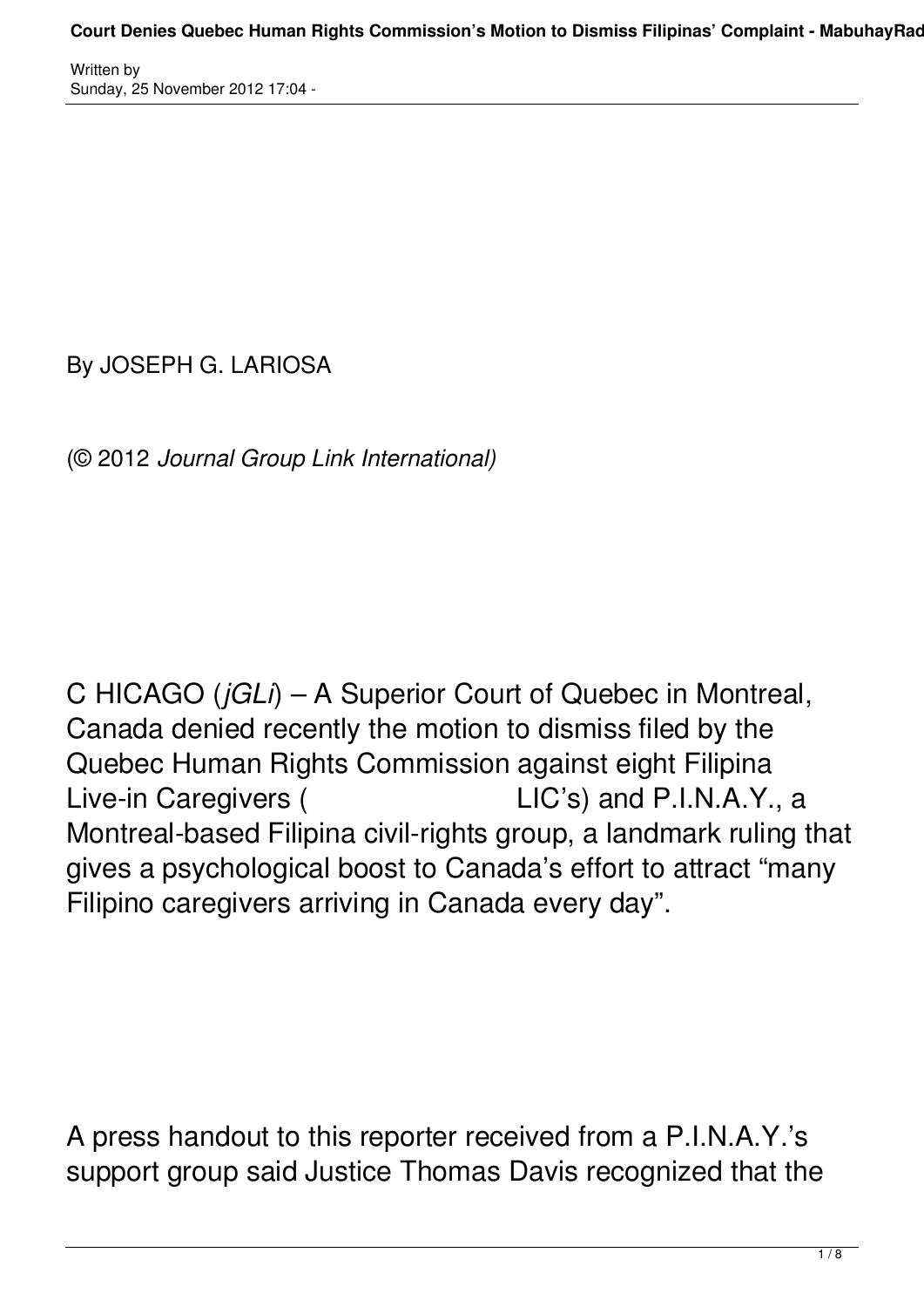circumstances in this particular case justify the delay of two months in filing the motion.

Mr. Justice Davis also emphasized the serious prejudice that the Filipina women would suffer if their motion for Judicial Review was dismissed. Mr. Justice Davis also highlighted the importance of the present case and its potential for justice to present and future LICs.

In fact, in the judge's words, "the importance of the matter is further magnified by the fact that over and above the Plaintiffs, there are many Filipino caregivers arriving in Canada every day".

The Superior Court rejected the Commission's core arguments as to why the application for judicial review should be dismissed. The Commission argued that the application for judicial review was filed more than five months after the decision was taken; that it fulfilled its duty of procedural fairness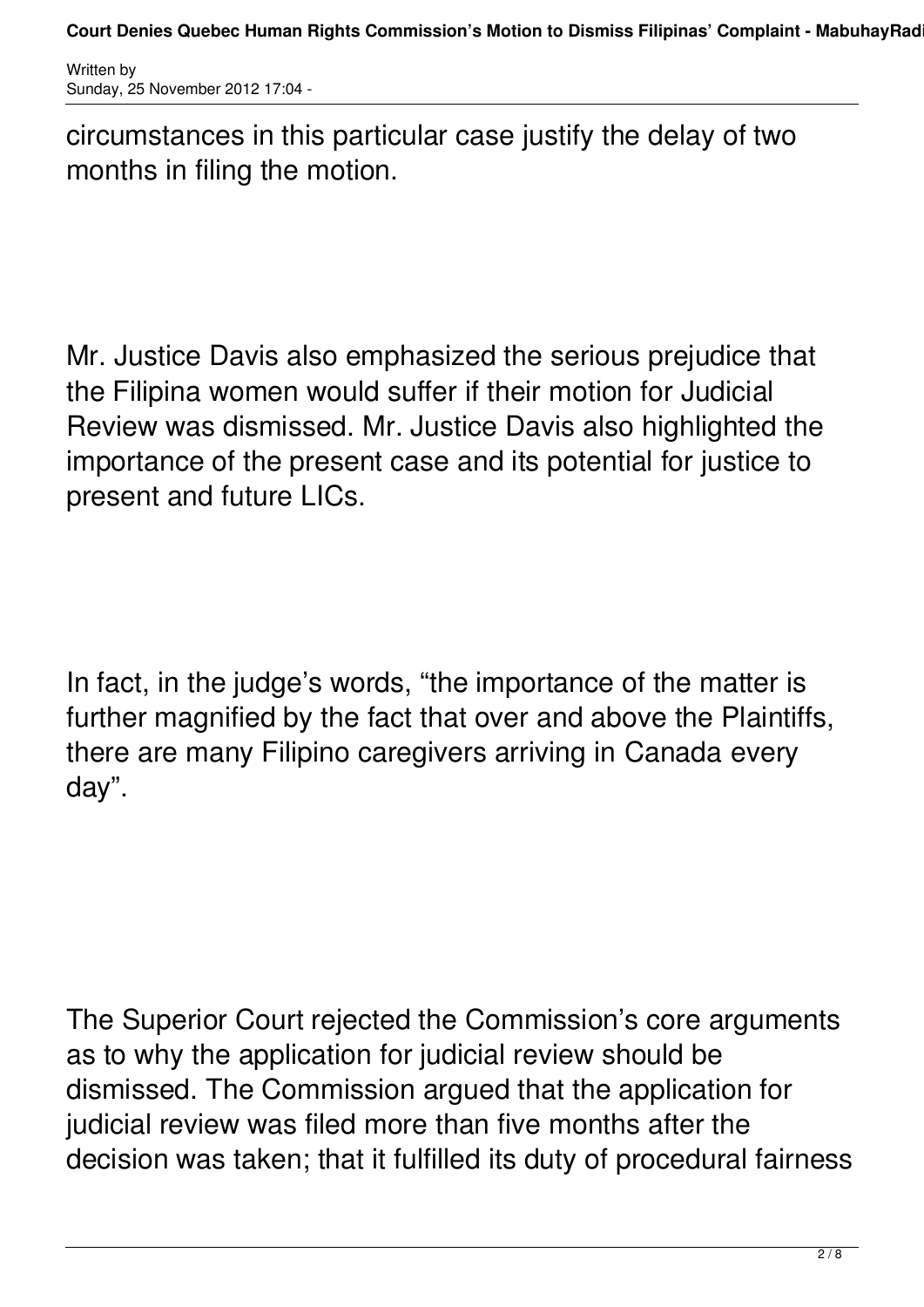during the investigation; that the Commission enjoyed large discretion in its investigation and that the women could still sue the respondents in regular courts at their own expense.

The Filipina women brought the case to court, citing the Quebec Human Rights Commission's numerous errors of fact and law during HRC's investigation into a complaint filed against it by the eight LIC's, P.I.N.A.Y. and 26 women, which asked the Superior Court to reverse the Commission's decision and send the file back to the Commission to re-do the investigation. Because of attrition, other LIC's moved on with their lives, only eight LIC

's were left to file the case.

The group also asks for a total of \$90,000 in moral damages against the Commission for gross negligence.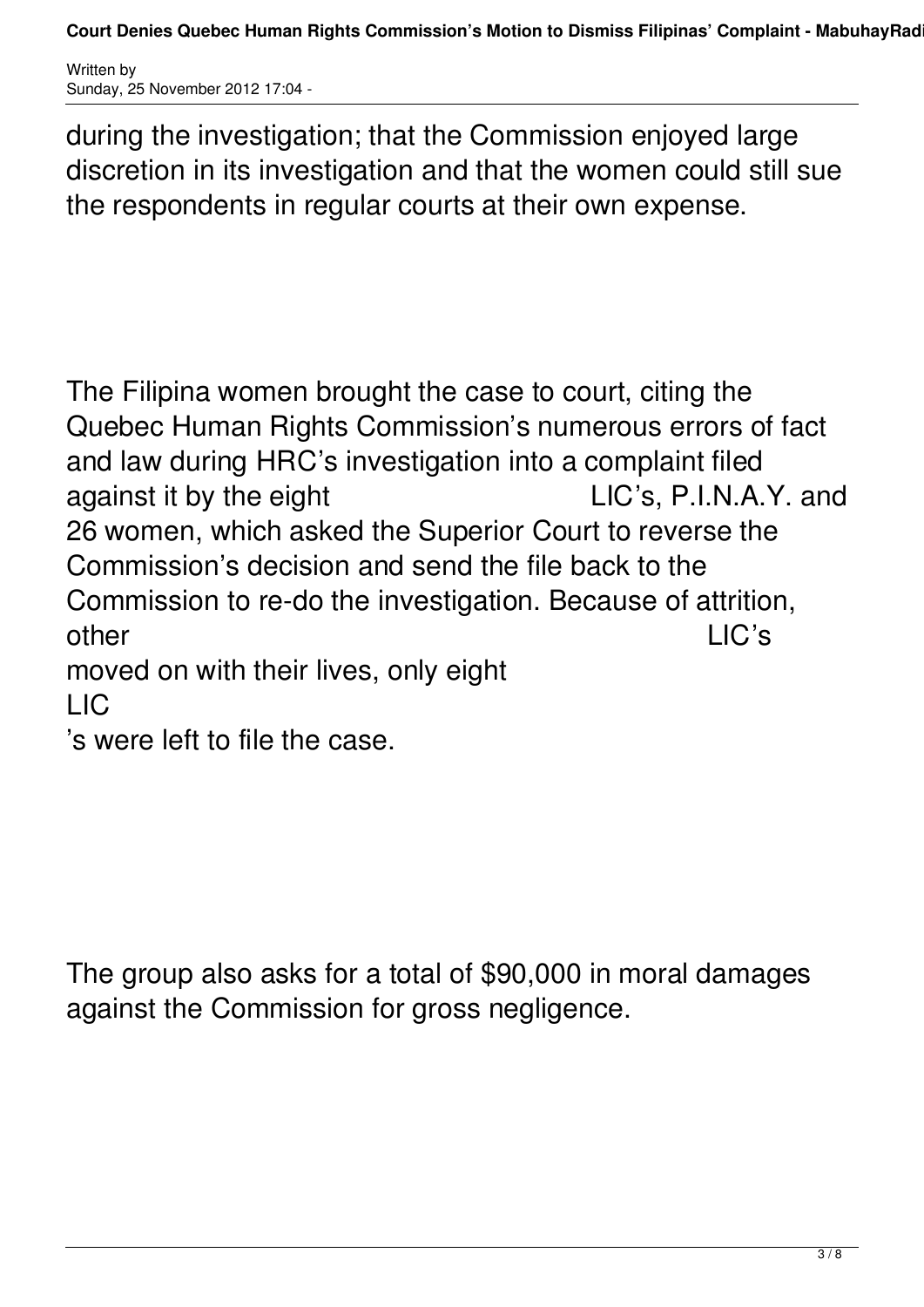## **26 LIC's DISCRIMINATED AGAINST, HARASSED AND EXPLOITED**

T he Filipina women filed an application for judicial review before Justice Davis after the Commission dismissed their complaint in June 2012 that was filed back in May 2009 on behalf of 26 Filipina LICs, who were discriminated against, harassed and exploited in employment, housing and immigration by their recruiter John Aurora, a West Island, Quebec, immigration consultant, who died in September 2009.

The Court also rejected another Commission's argument by recognizing that "plaintiffs' rights could be seriously prejudiced if their motion is dismissed at this stage. While it is true that they could institute proceedings on their own, and might ultimately have to do so, such proceedings would be costly and there is potential for prescription."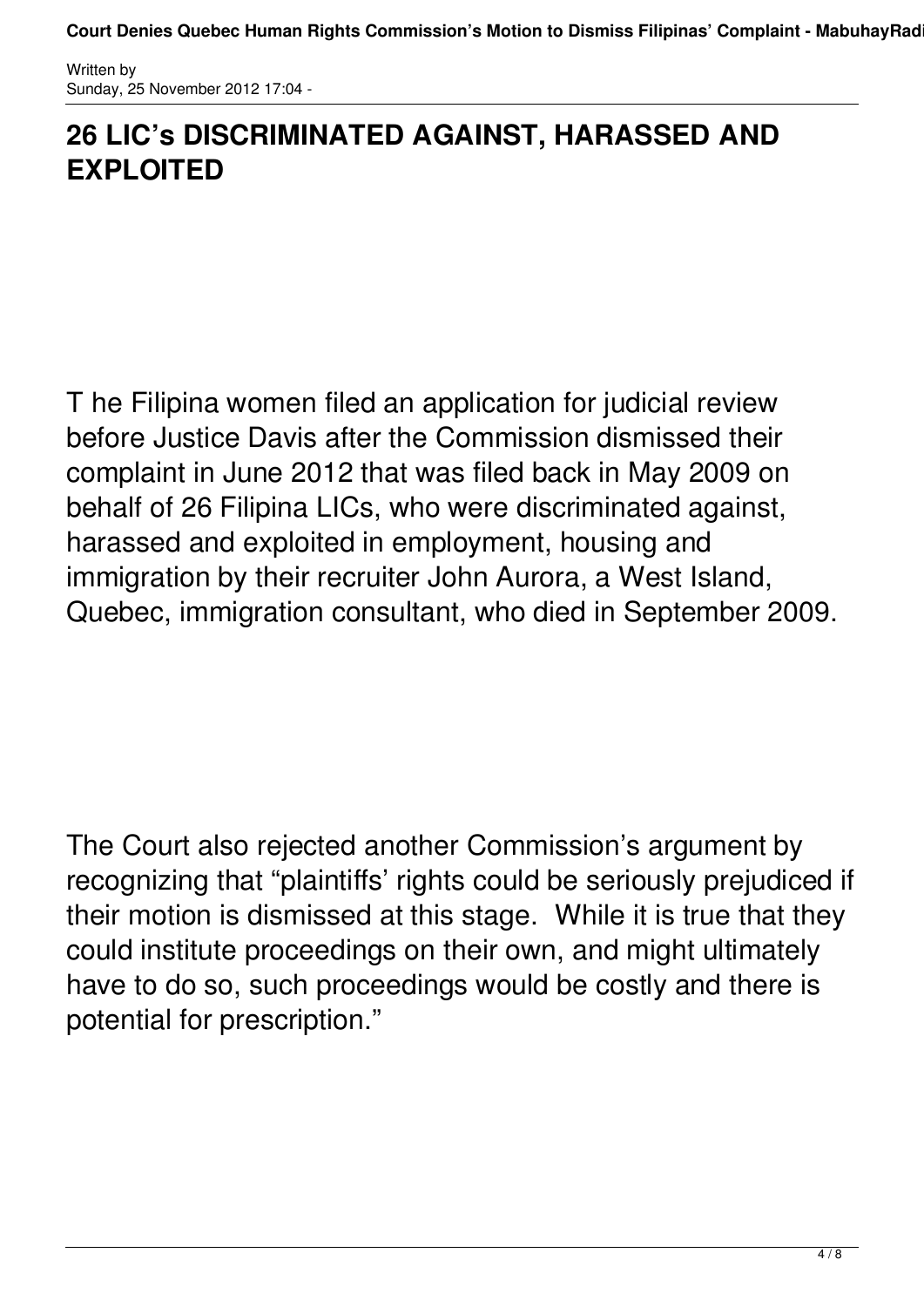In so doing, the Court obviously was taking judicial notice of the obvious economic conditions of many LICs whose low incomes prevented them from suing the immigration consultant and others who exploited them. It also rejected the Commission's argument that these women could still sue those who violated their civil rights, even if the Commission had previously recognized in its own decision that it was already too late to take legal action against these wrongdoers in the first place. Finally, the Court concluded that at the preliminary stage, the Court cannot deny these women the right to present their case on the merits. "Only following a full hearing will allow the Court to adjudicate on the validity of Plaintiff's claims," stated Mr. Justice Davis.

## **"THIS JUDICIAL SENSITIVITY GIVES US HOPE"**

"T his kind of judicial sensitivity gives us hope," said Ms. Evelyn Calugay, president of P.I.N.A.Y. "The Court is sending a very important message to society as whole about the obstacles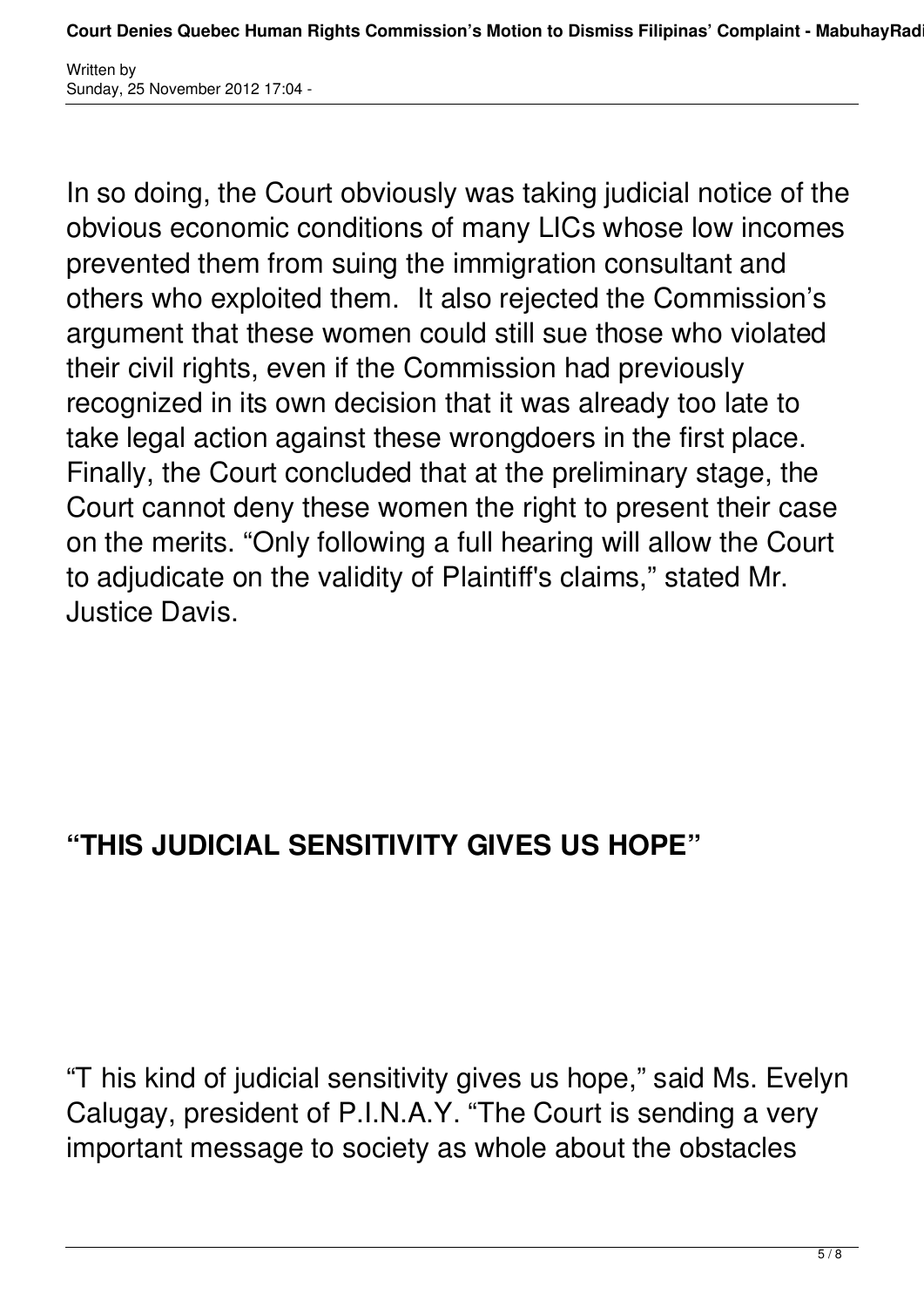**Court Denies Quebec Human Rights Commission's Motion to Dismiss Filipinas' Complaint - MabuhayRadio**

Written by Sunday, 25 November 2012 17:04 -

encountered by migrant and domestic workers in seeking protection against civil rights violations, something which the human rights commission seems to have problems understanding."

"I am very glad about the Superior Court's decision not to dismiss our motion for judicial review because it means these women are one step closer to obtaining justice," said Me Melissa Arango, who is acting on behalf of the women and P.I.N.A.Y. in the case.

The case, which is expected to cost the group several thousand dollars, has been brought by the P.I.N.A.Y. to the United Nations as an example of the lack of effective protection of domestic workers in Canada from discrimination, human trafficking and exploitation.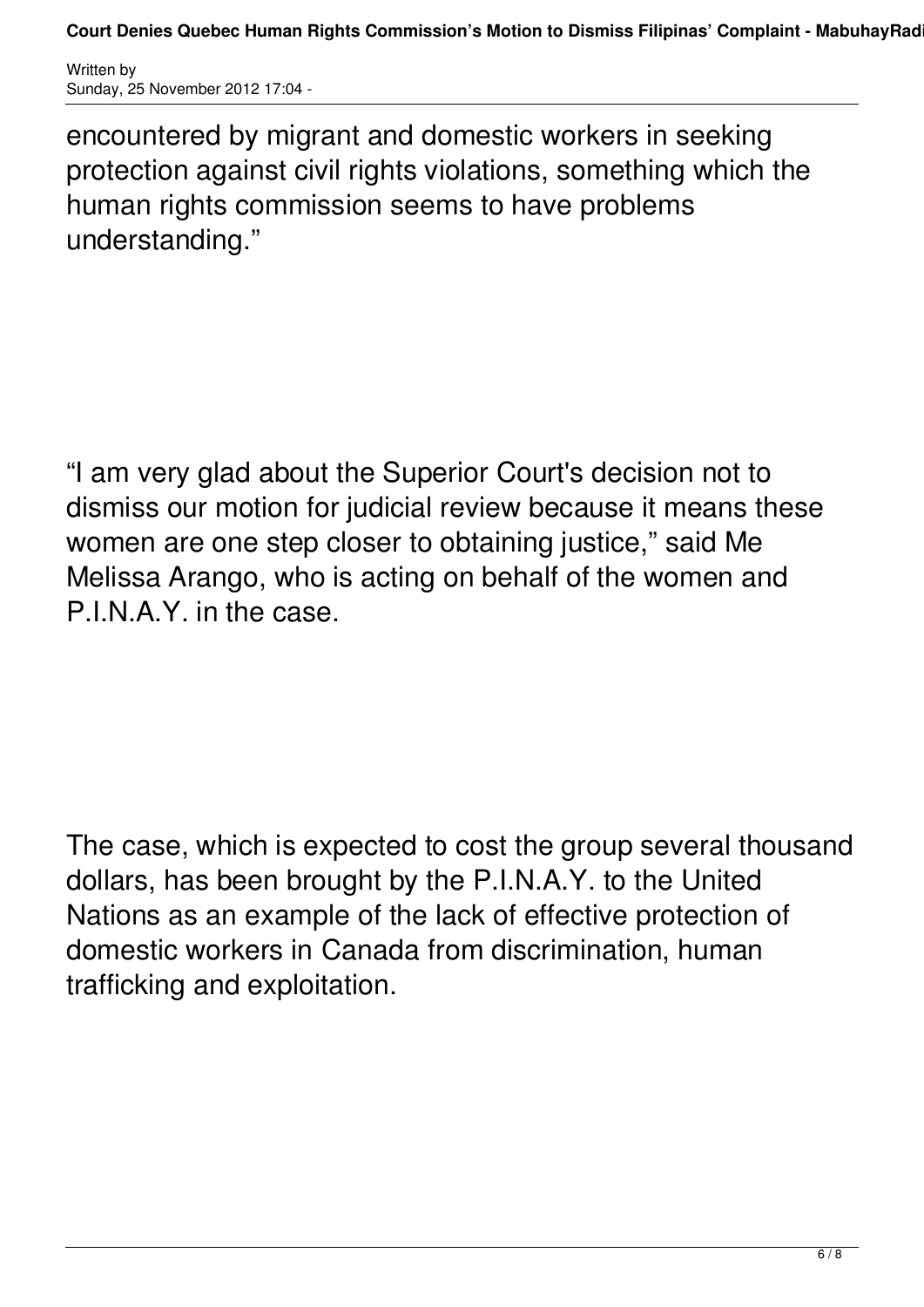**Court Denies Quebec Human Rights Commission's Motion to Dismiss Filipinas' Complaint - MabuhayRadio**

Written by Sunday, 25 November 2012 17:04 -

The present decision by the Superior Court is believed to be a landmark decision, in that it is the first decision in favour of the eight LICs and P.I.N.A.Y. since their legal battle began three years ago.

There has never been a discrimination case involving live-in caregivers that has been brought by the Commission before the Quebec Human Rights Tribunal since the latter's creation in 1990. # # #

Watch out for the upcoming media-outlet oriented, subscription-based website of *Journal Group Link International*  that guarantees originally sourced stories, features, photos, audios and videos and multi-media contents.)

Editor's Note: To contact the author, please e-mail him at: (lario